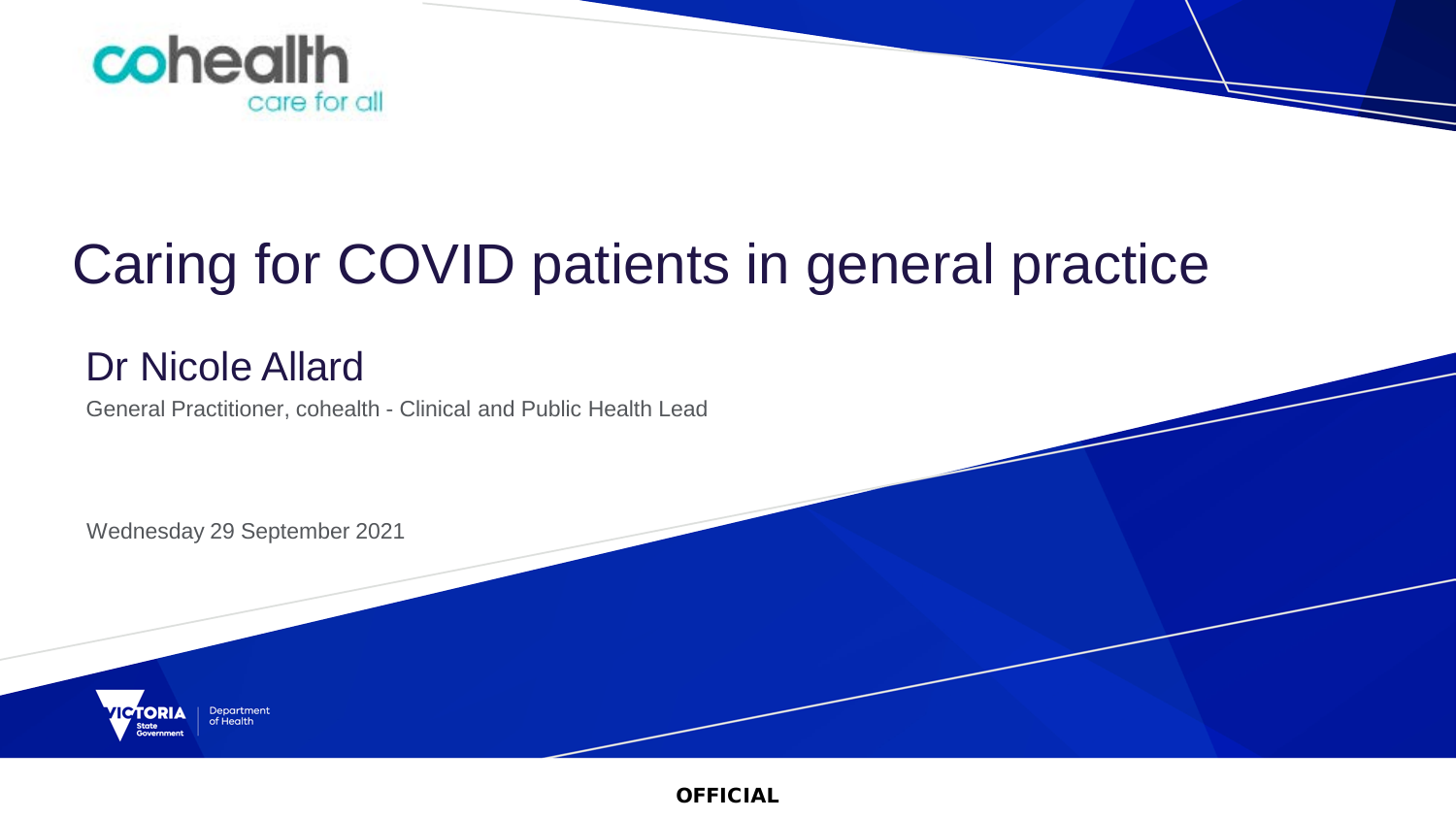### **Overview**

- 1. Caring for Covid positive patients
- 2. Covid positive pathways in the North West
- 3. One of many challenges: Family finding program
- 4. Opportunities: Sotrovimab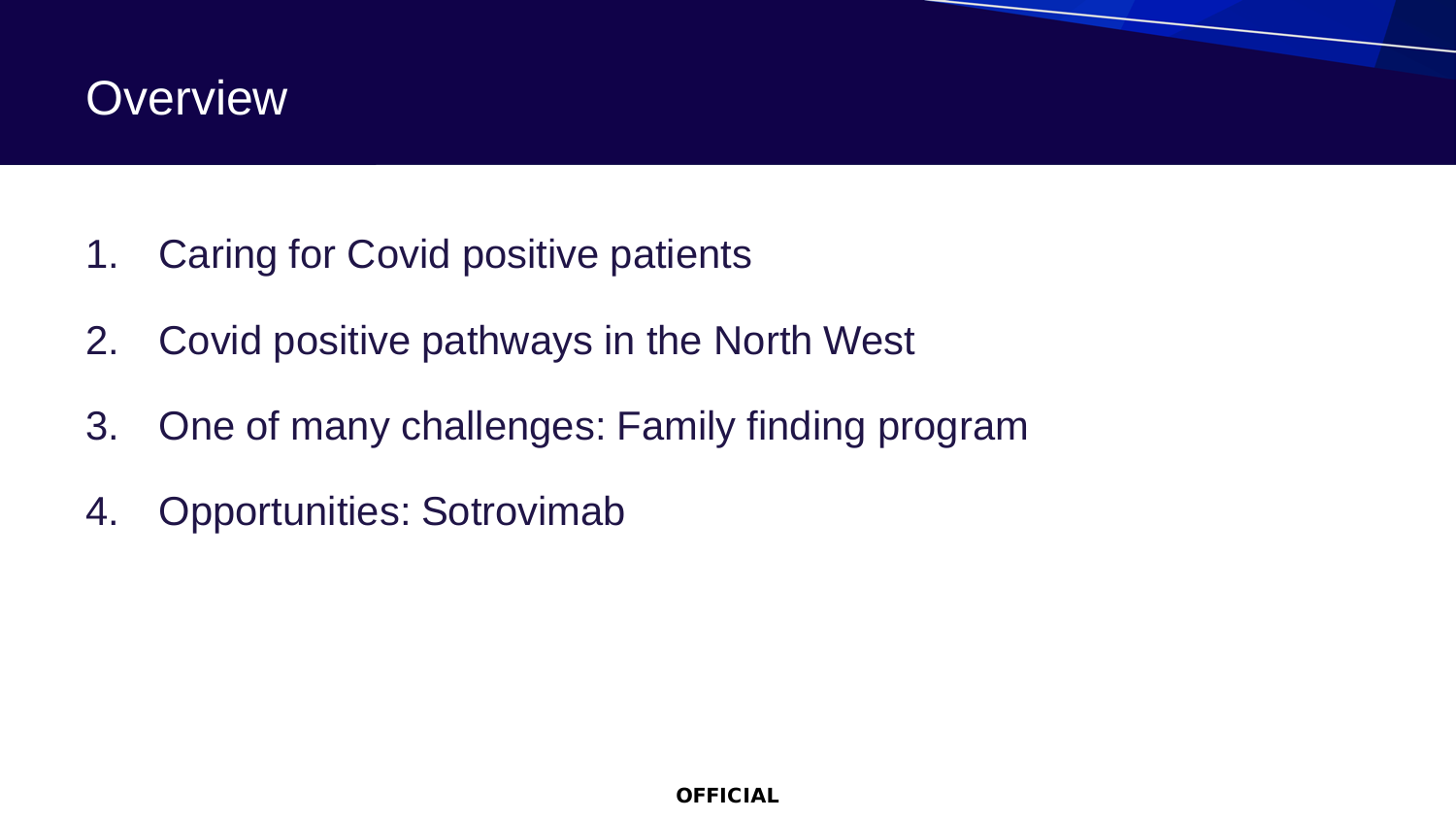## Caring for COVID patients in general practice

- Provide best holistic care to our patients
- Ensure timely presentation to hospital services to get life saving interventions
- Prevent unnecessary presentations to ED
- Prevent morbidity and mortality
- Advocate for our patients
- Educate individuals and our community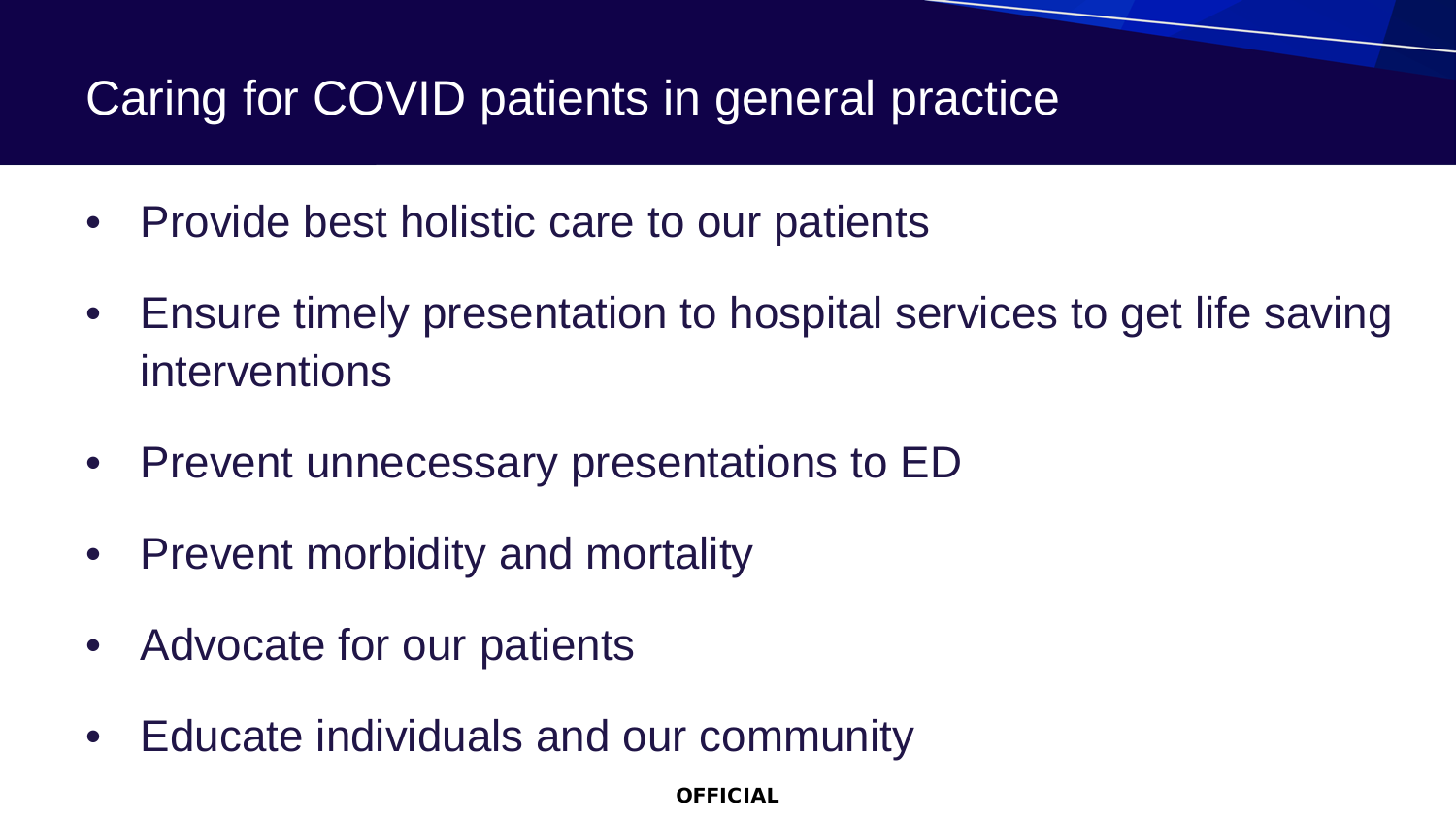### COVID cases by postcode

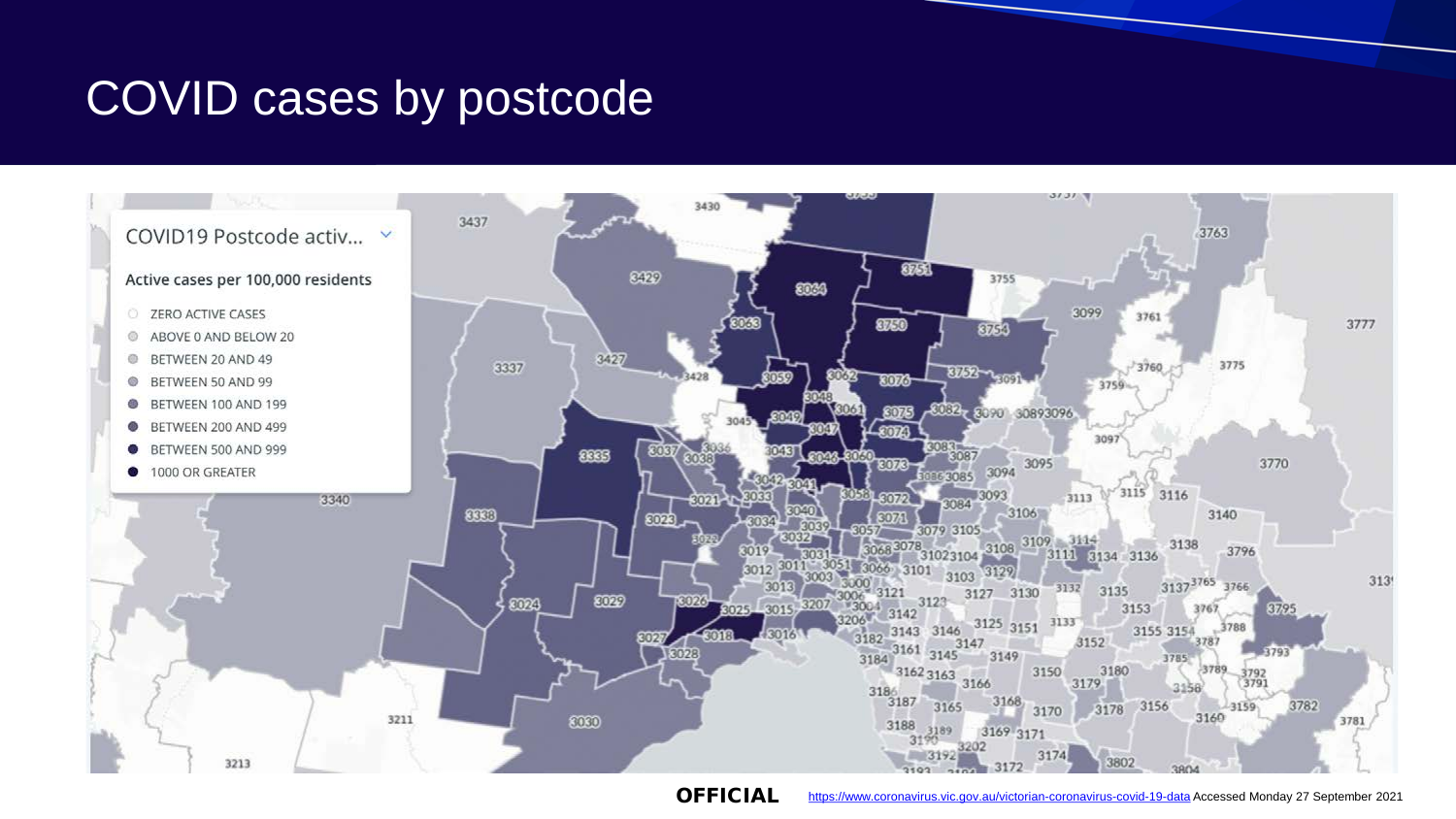### National Guidelines



# **Caring for people with COVID-19**

Supporting Australia's healthcare professionals with continually updated, evidence-based clinical guidelines

26/08/21: Communique from the National Steering Committee »

### [Link to the national guidelines](https://covid19evidence.net.au/) https://covid19evidence.net.au/

### **LATEST GUIDANCE**

**26 AUGUST 2021** 

- Updates this week include:
- · Sotrovimab
- IPC Decision Aid
- Immunomodulator comparison table
- Ivermectin FAOs
- ATAGI for vaccine advice
- $\blacktriangleright$  Subscribe here for updates
- Follow us on twitter

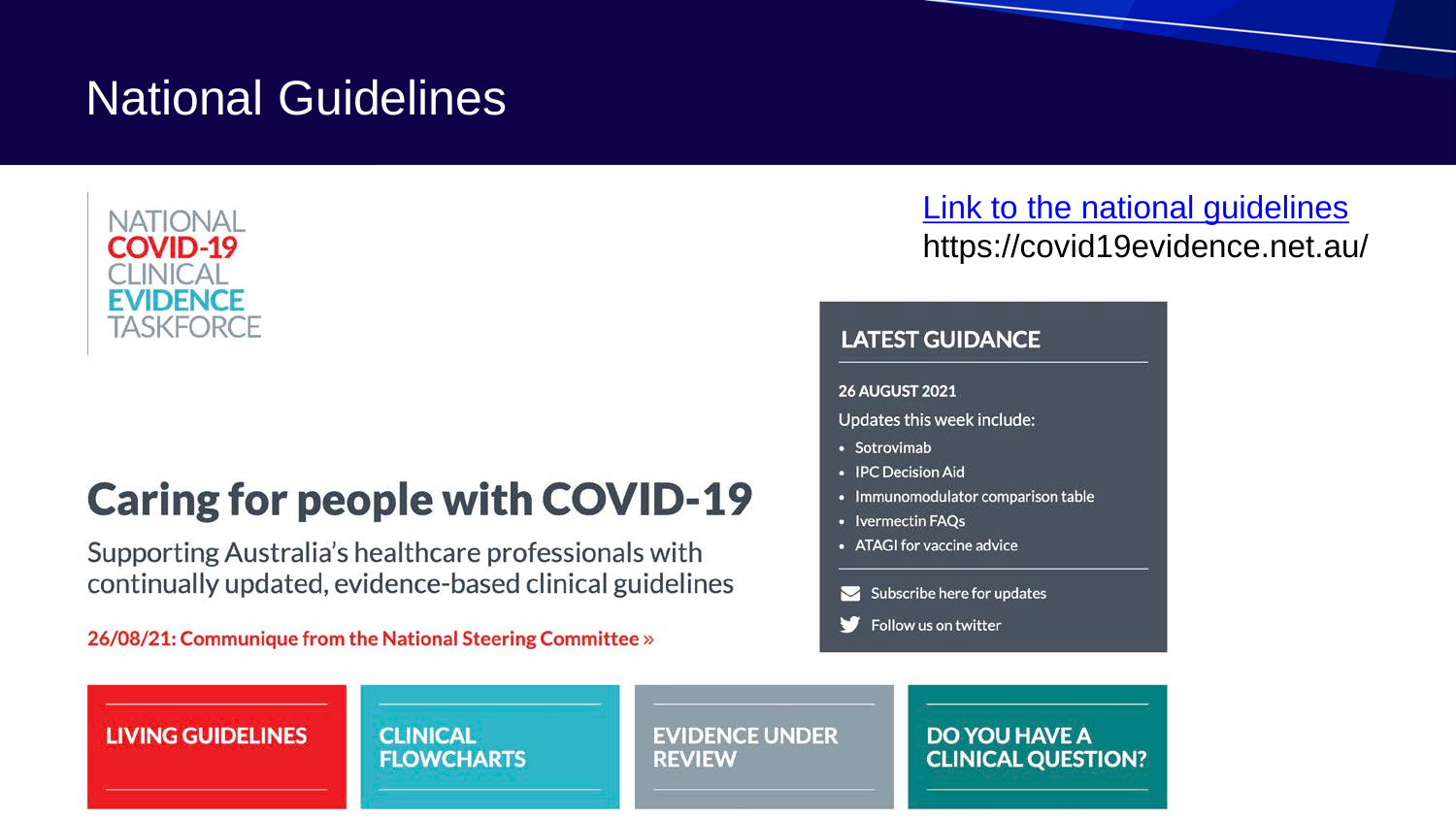# Assessment of a person with COVID 19

| <b>CLINICAL</b><br><b>ASSESSMENT</b> | <b>Shortness of breath</b><br>$\Rightarrow$<br>assessment | Is your breathing different from yesterday?<br>$\bullet$<br>Can you walk at least half the distance you walked yesterday?<br>$\bullet$<br>Can you lie flat without worsening shortness of breath?<br>٠<br>Is your breathing disturbing your sleep?<br>$\bullet$ |
|--------------------------------------|-----------------------------------------------------------|-----------------------------------------------------------------------------------------------------------------------------------------------------------------------------------------------------------------------------------------------------------------|
|                                      | <b>Deterioration</b><br>assessment                        | How do you feel compared to yesterday?<br>٠<br>Are you having fevers or chills?<br>$\bullet$<br>Have you had any dizzy spells?<br>$\bullet$<br>Do you have muscle aches and pains?<br>٠<br>Do you have any lethargy?<br>$\bullet$                               |
|                                      | <b>Assessment plan</b>                                    | Stable/improvement/deterioration<br>۰                                                                                                                                                                                                                           |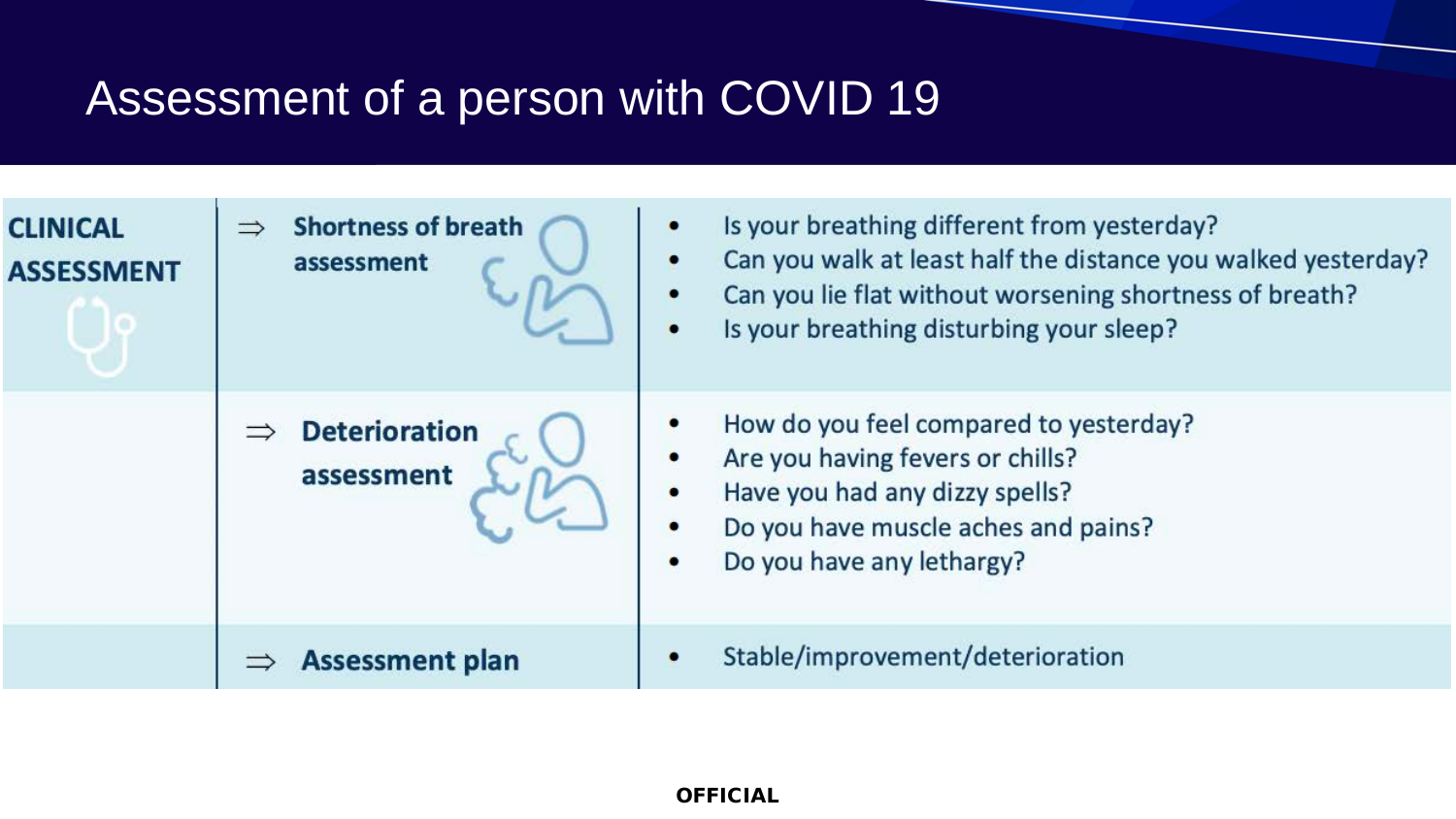### Definitions of disease

(https://covid19evidence.net.au/#clinical-flowcharts)

No symptoms or signs of pneumonia Normal (or unchanged) oxygen saturation

4 out of 5 people with COVID-19 will have mild disease **moderate/severe disease usually develops in the 2nd or 3rd week of illness**

### **MILD MODERATE IN SEVERE**

symptoms or signs of pneumonia breathlessness SpO2 > 92% at rest

- severe shortness of breath or difficulty breathing
- blue lips or face
- pain or pressure in the chest
- cold, clammy or pale and mottled skin
- new confusion or fainting
- becoming difficult to rouse
- little or no urine output
- coughing up blood
- SpO2 < 92% at rest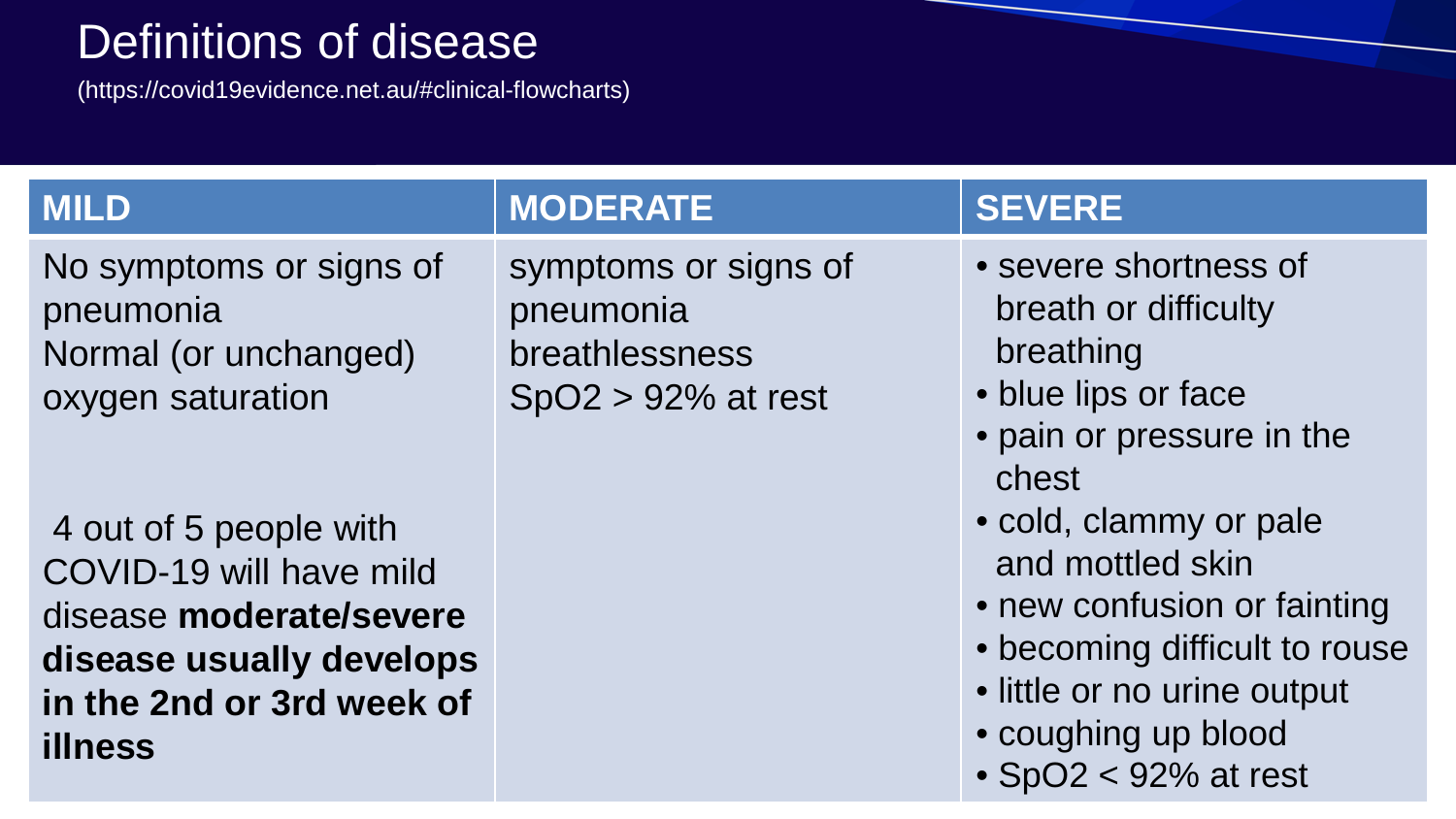### Red flags/ signs requiring hospital assessment

- Symptoms or signs of pneumonia
- Severe shortness of breath or difficulty breathing
- Blue lips or face
- Pain or pressure in the chest
- Cold, clammy or pale and mottled skin
- New confusion or fainting or becoming difficult to rouse
- Little or no urine output
- Coughing up blood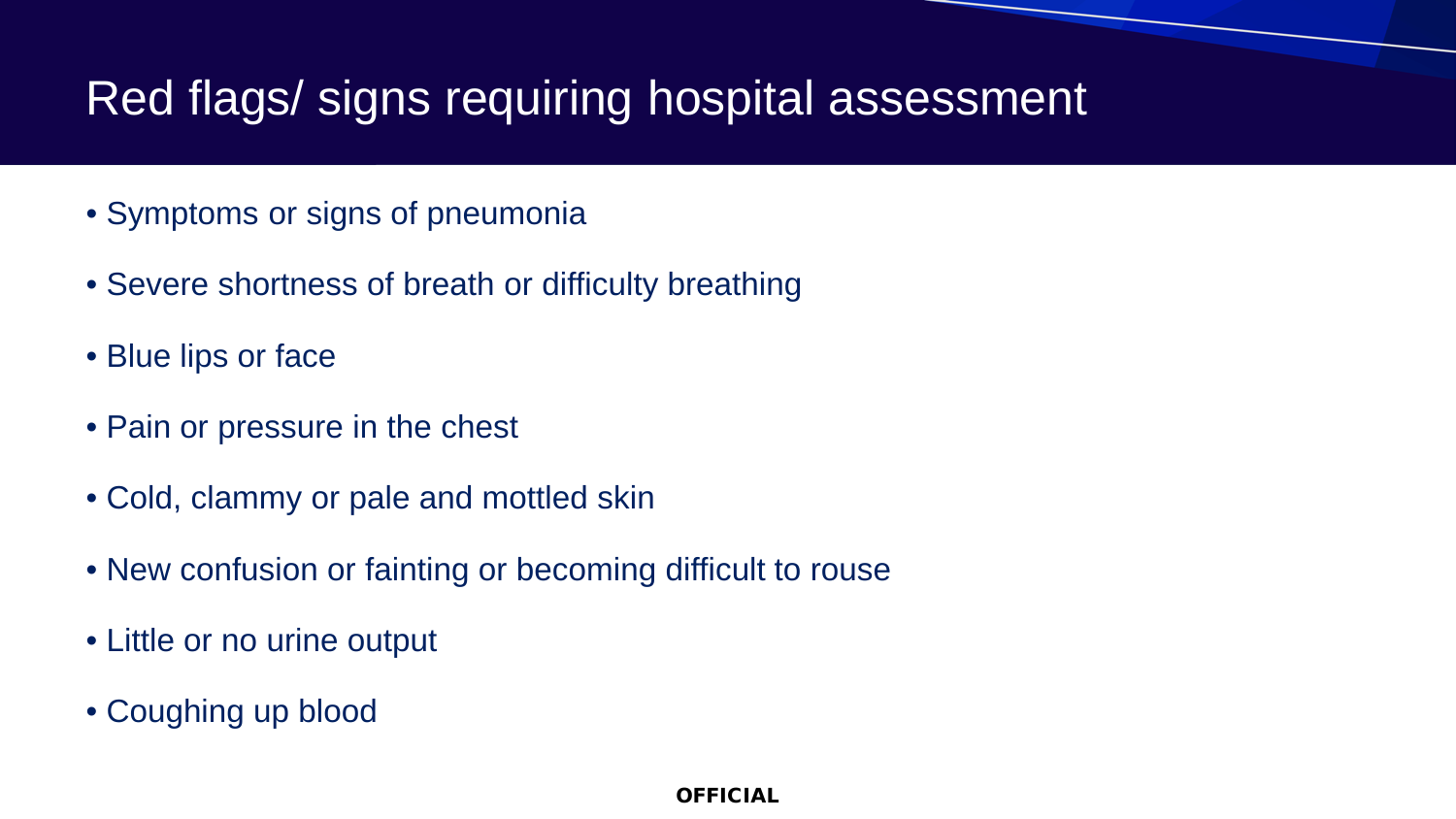## Pulse Oximetry

- Currently not a routine part of care until medium risk
- Clinician-guided pulse oximetry may help with detection of lower than expected oxygen levels and early detection of deterioration. (https://covid19evidence.net.au/#clinicalflowcharts)
- Can be purchased <\$40 by patients
- Readings can be affected by dehydration, skin colour and application
- Current recommended threshold for hospitalisation <94%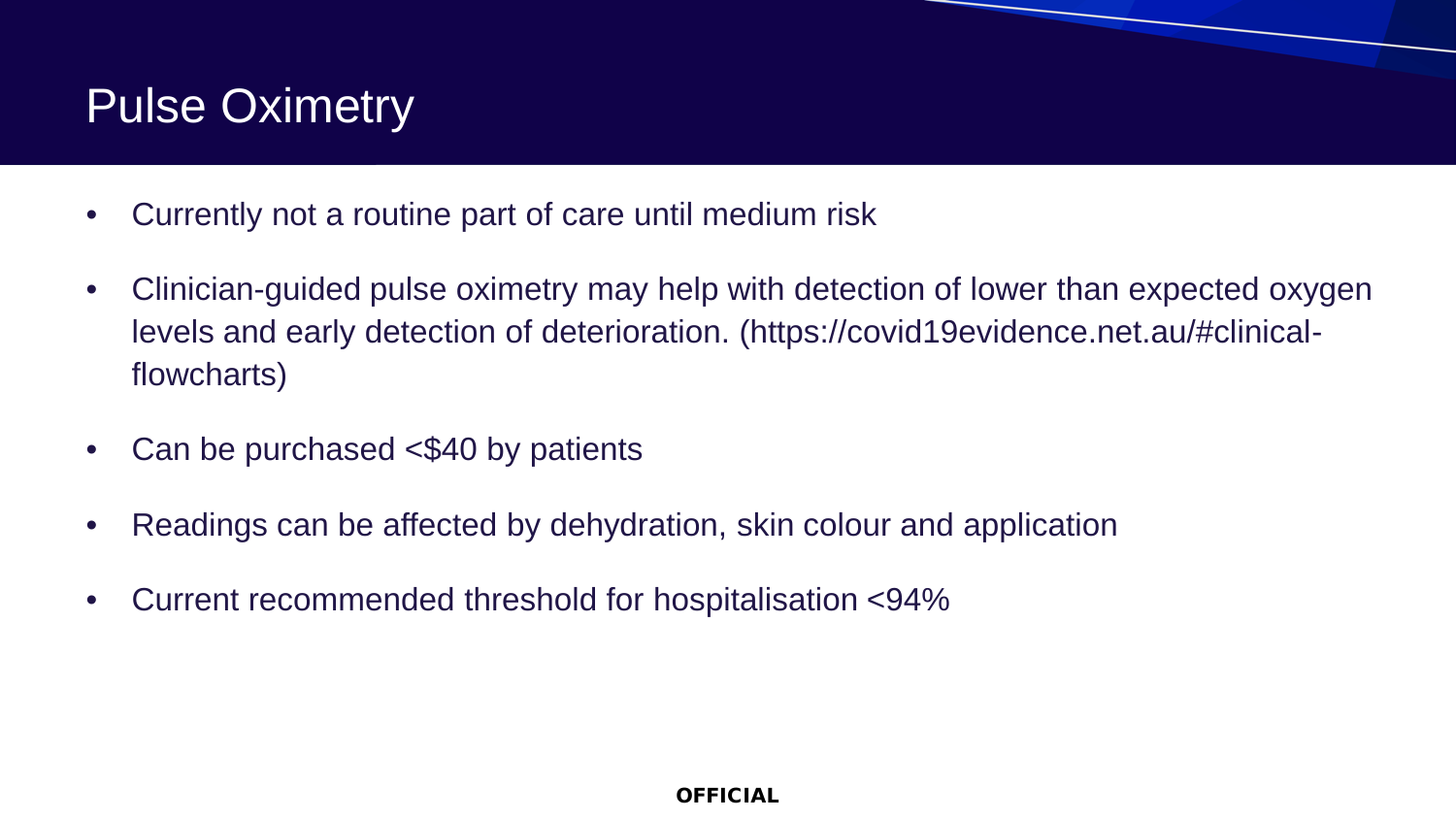## Assessment of a person with COVID 19

- Telehealth **video** is preferred where possible
- In general practice is usually without pulse oximetry
- Escalation can be to more frequent monitoring through hospital in the home (HITH or virtual ward), ED assessment or admission.
- COVID care is now part of routine general practice in NWMPHN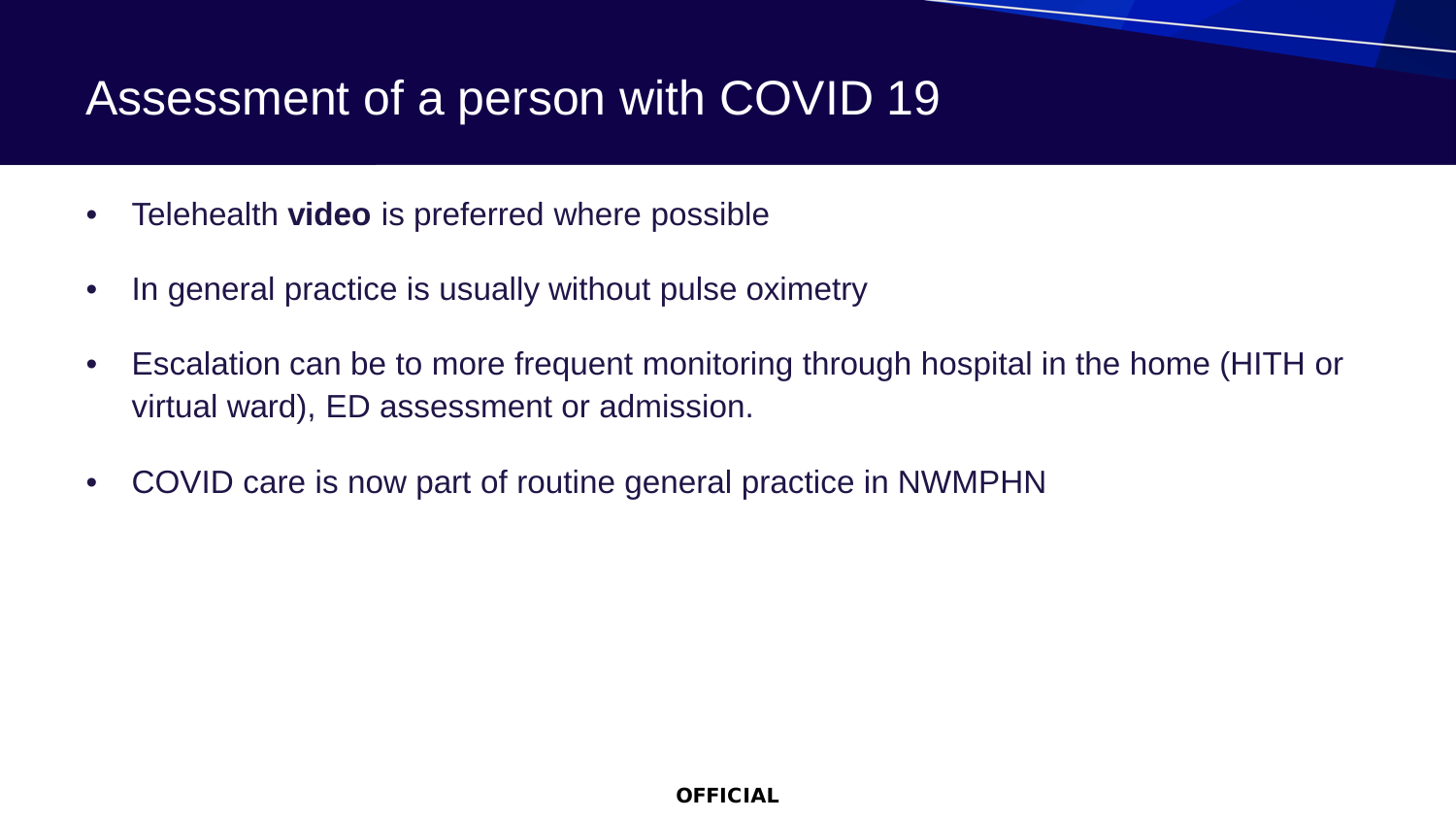### As GPs what can we do?

- Proactively engage patients in care
- Encourage support staff to understand about COVID telehealth from day five
- Engage whole households in your care
- Refer to services for social supports
- Arrange follow up for post acute/long COVID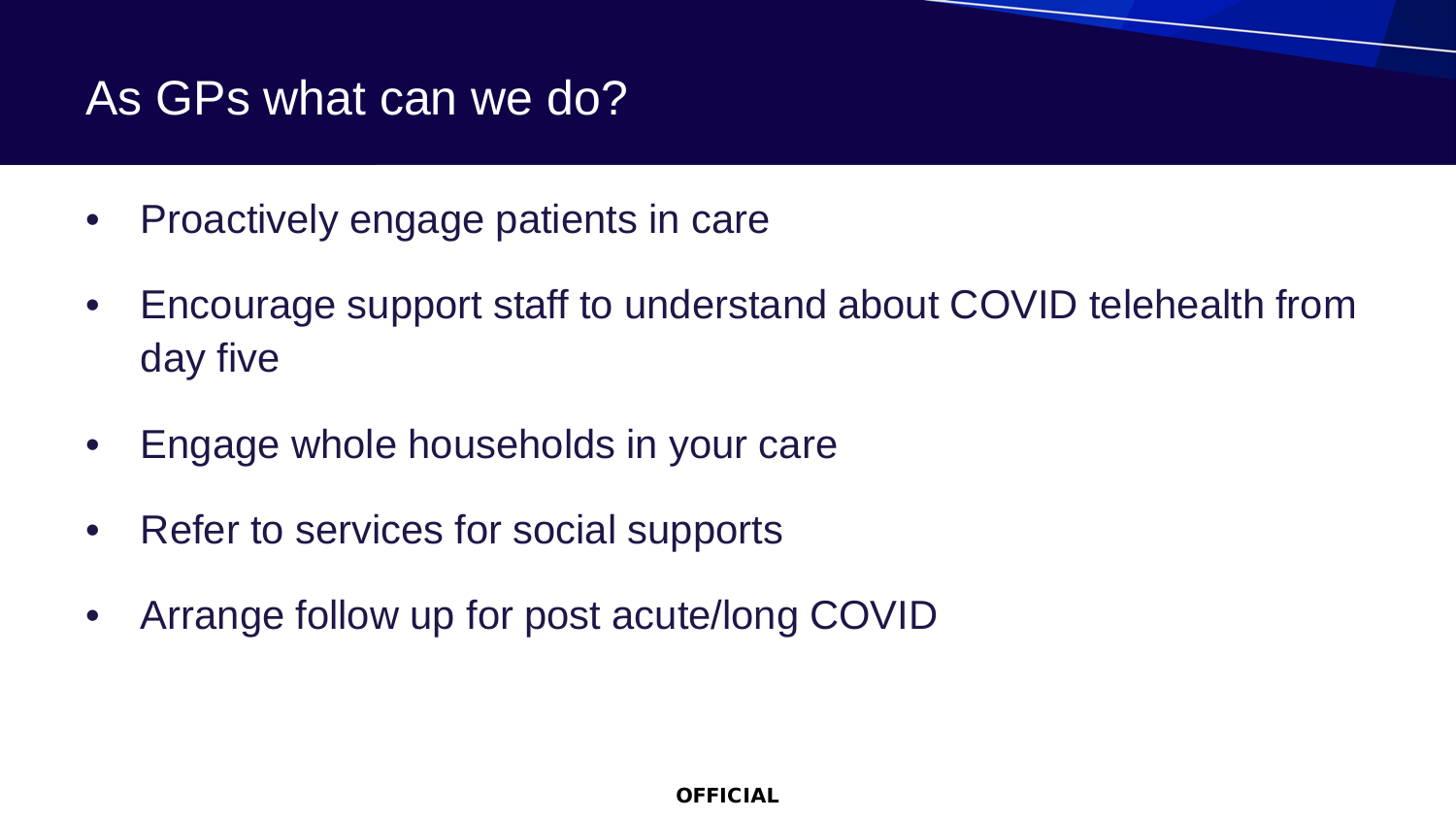cohealth

### The North Western Melbourne COVID+ Pathway

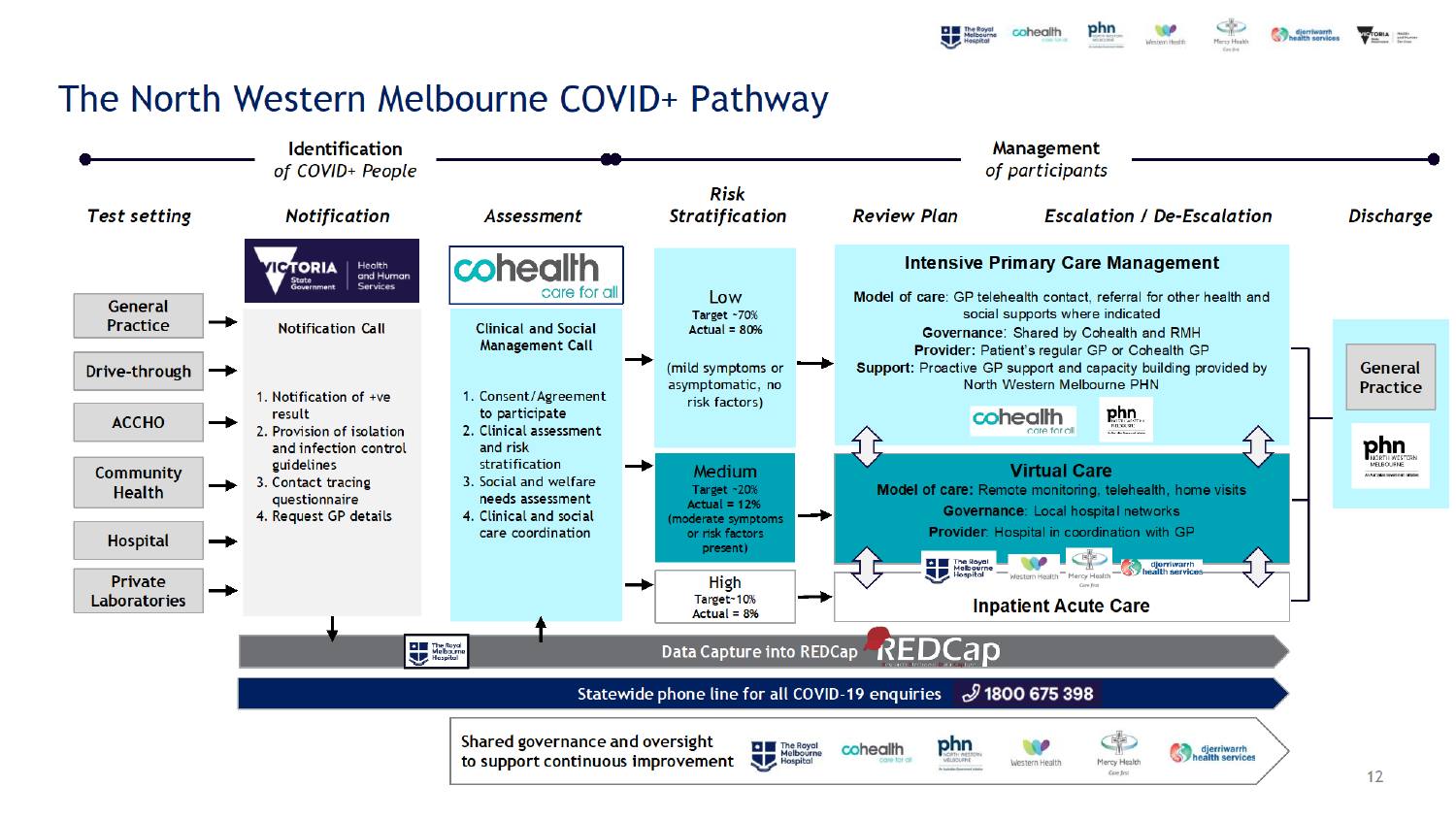## Management: Low risk group

| <b>Review Schedule</b> |                   | Review Frequency & Delivery                   |                    |        |                        |                                               |             |        |                        |
|------------------------|-------------------|-----------------------------------------------|--------------------|--------|------------------------|-----------------------------------------------|-------------|--------|------------------------|
|                        |                   | Days $*$ 1-4                                  | Personnel          | Medium | Additional<br>Services | Days* 5-14                                    | Personnel   | Medium | Additional<br>Services |
| Care<br>Pathway        | <b>Regular GP</b> | <b>Third Daily</b>                            | Regular GP         | Phone  | <b>Nil</b>             | Second Daily                                  | Regular GP  | Phone  | <b>Nil</b>             |
|                        | Cohealth<br>GP    | <b>Third Daily</b>                            | <b>Cohealth GP</b> | Phone  | <b>Nil</b>             | Second Daily                                  | Cohealth GP | Phone  | Nil                    |
|                        | Wraparound        | As required, based on social needs assessment |                    |        |                        | As required, based on social needs assessment |             |        |                        |

\*Days since symptom onset, or since date of test if asymptomatic

Frequency may vary based on:

- Clinician discretion
- Patient's health literacy
- **•** Service capacity

Source: adapted from Metro North COVID-19 Virtual Ward - Model of Care, 11 June 2020, discussions with RMH clinicians Prof Ben Cowie, Dr George Braitberg, Dr Martin Dutch and Cohealth GP Dr Nicole Allard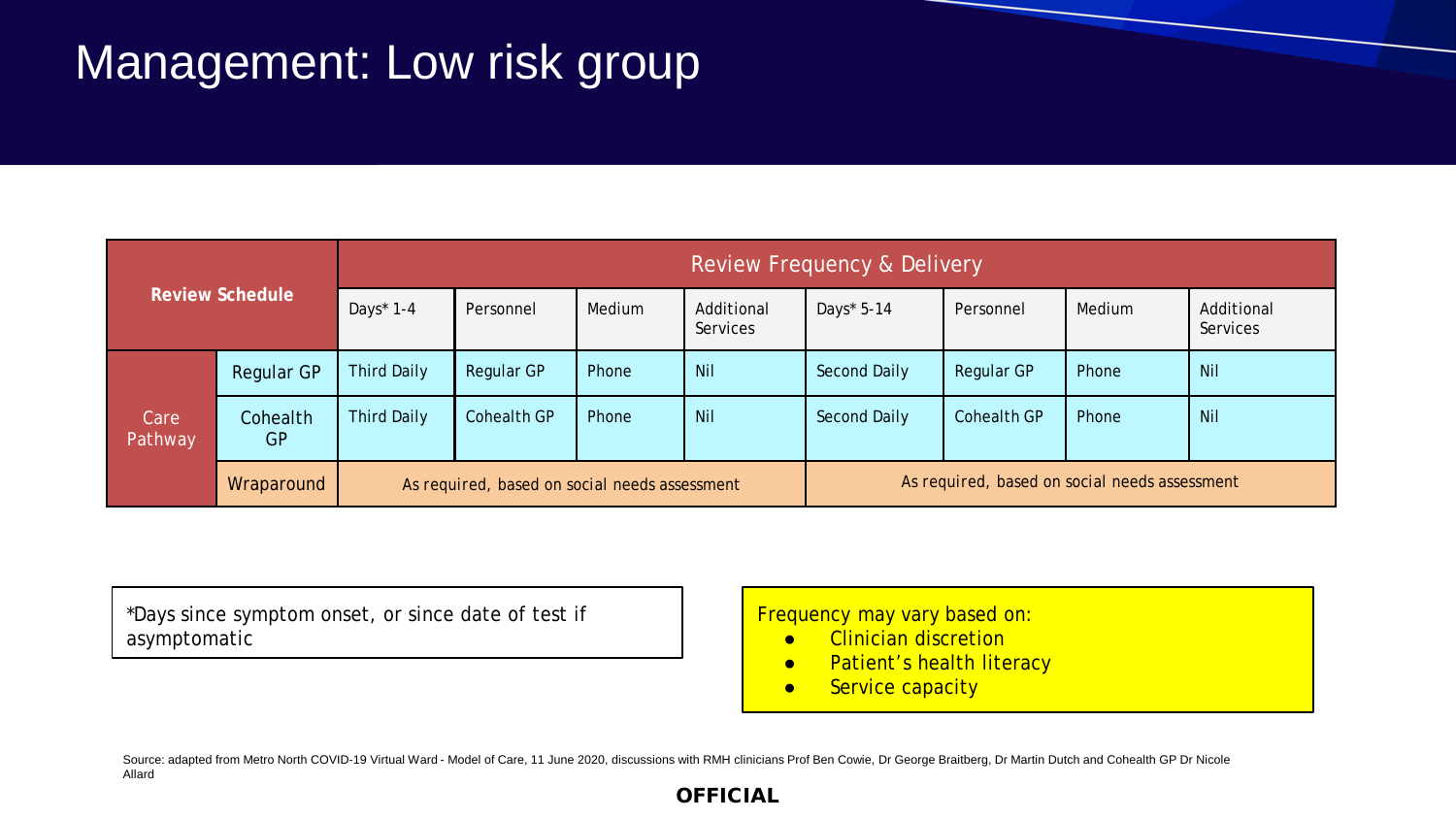Family Finding supports parents in planning alternate care arrangements for children with family/friends in the event they require hospitalisation

- Engage with parents and potential carers early to develop a care plan.
- Oversee and monitor the care plan once it is activated including provision of support and relief to the carer and children for the duration of the care arrangement.
- If no family or friends care options are identified, Family Finding will consider if any alternate care options within the community may be available for the family and integrate this option into the care plan where appropriate.
- Family Finding operates 9am -9pm, 7days

Referrals to be made by GPs / CPP via email to [carecoordination@vt.uniting.org](mailto:carecoordination@vt.uniting.org)

<u>Official and</u>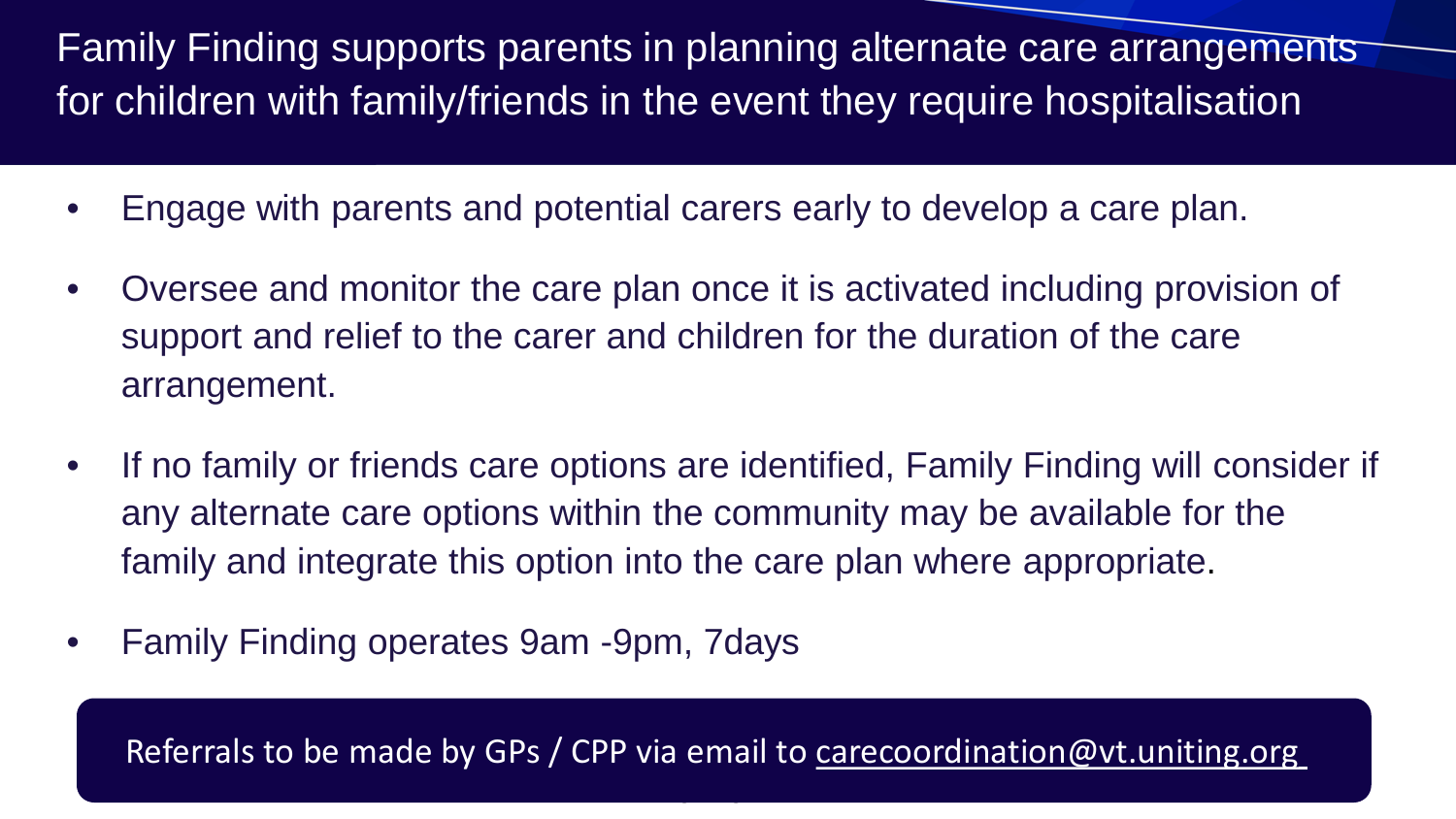### **Sotrovimab**

- Within the patient population for which sotrovimab is conditionally recommended for use (as listed), decisions about the appropriateness of treatment with sotrovimab should be based on the patient's individual risk of severe disease, on the basis of age or multiple risk factors, and COVID-19 vaccination status.
- Consider using sotrovimab in unvaccinated or partially vaccinated patients and patients who are immunosuppressed **regardless of vaccination status.**
- Do not routinely use sotrovimab in fully vaccinated patients unless immunosuppressed.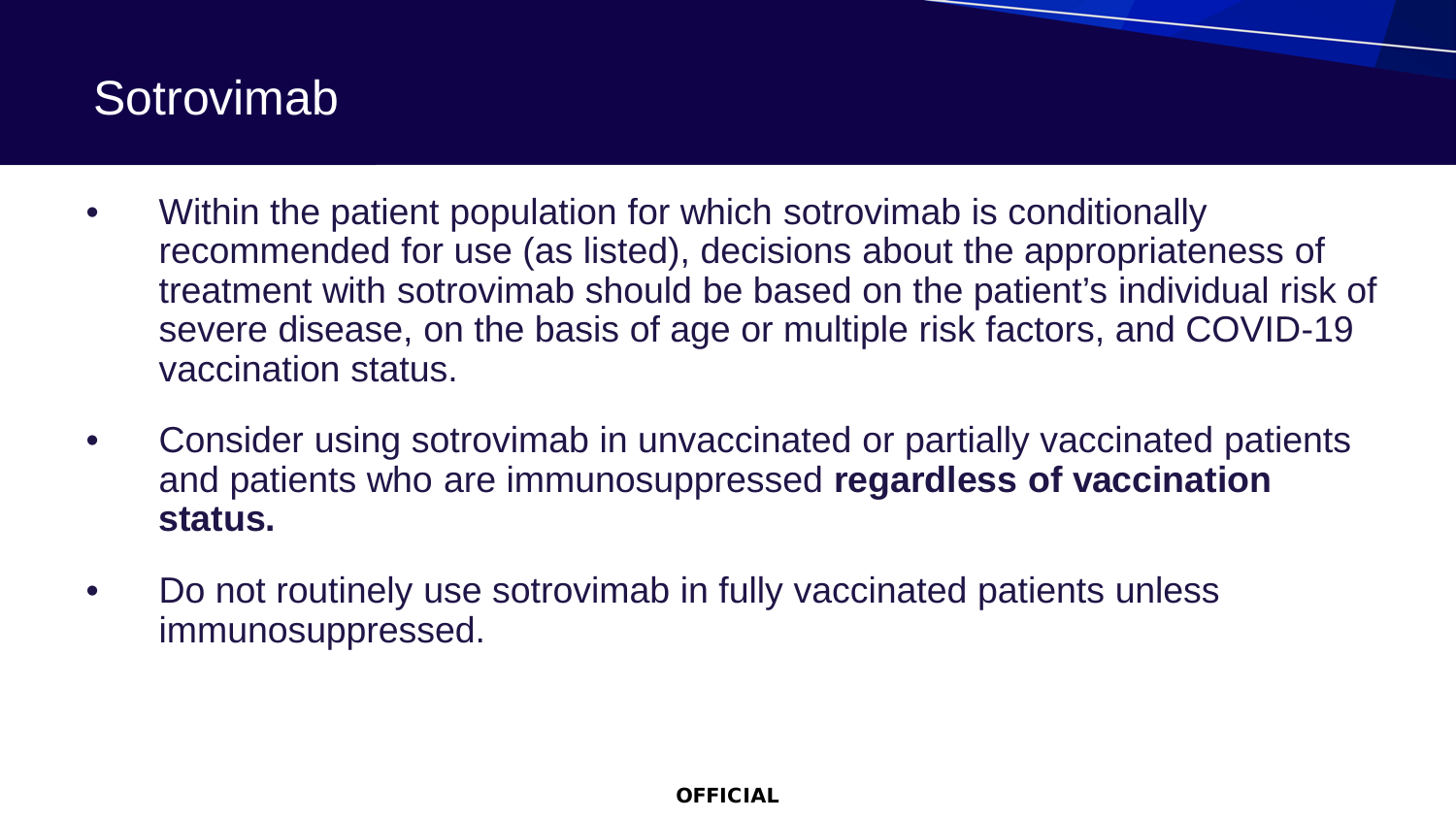### **Indications**

- Diabetes (requiring medication)
- Obesity (BMI  $>$  30 kg/m2)
- Chronic kidney disease (i.e. eGFR < 60 by MDRD)
- Congestive heart failure (NYHA class II or greater)
- Chronic obstructive pulmonary disease (history of chronic bronchitis, chronic obstructive lung disease, or emphysema with dyspnoea on physical exertion)
- Moderate-to-severe asthma (requiring an inhaled steroid to control symptoms or prescribed a course of oral steroids in the previous 12 months)
- Age  $\ge$  55 years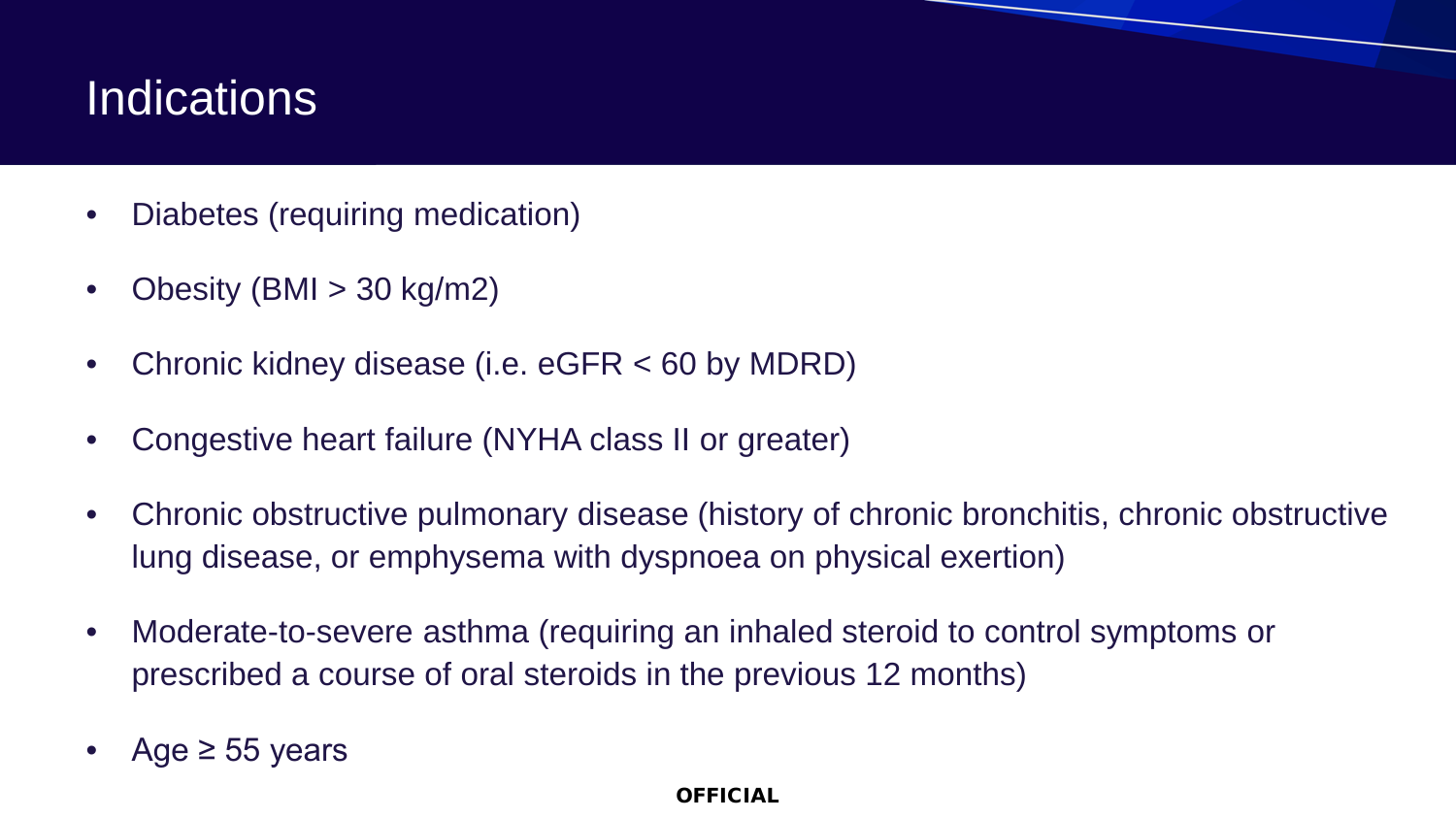**As case numbers climb there will need to be a shift in pathways**

**Low risk people with ability to negotiate the health system will be moved to self-monitoring as in other pathways e.g.** 

- Children under the care of their parents
- Younger people with no comorbidities who are vaccinated

**General practice will increasingly be central to care**